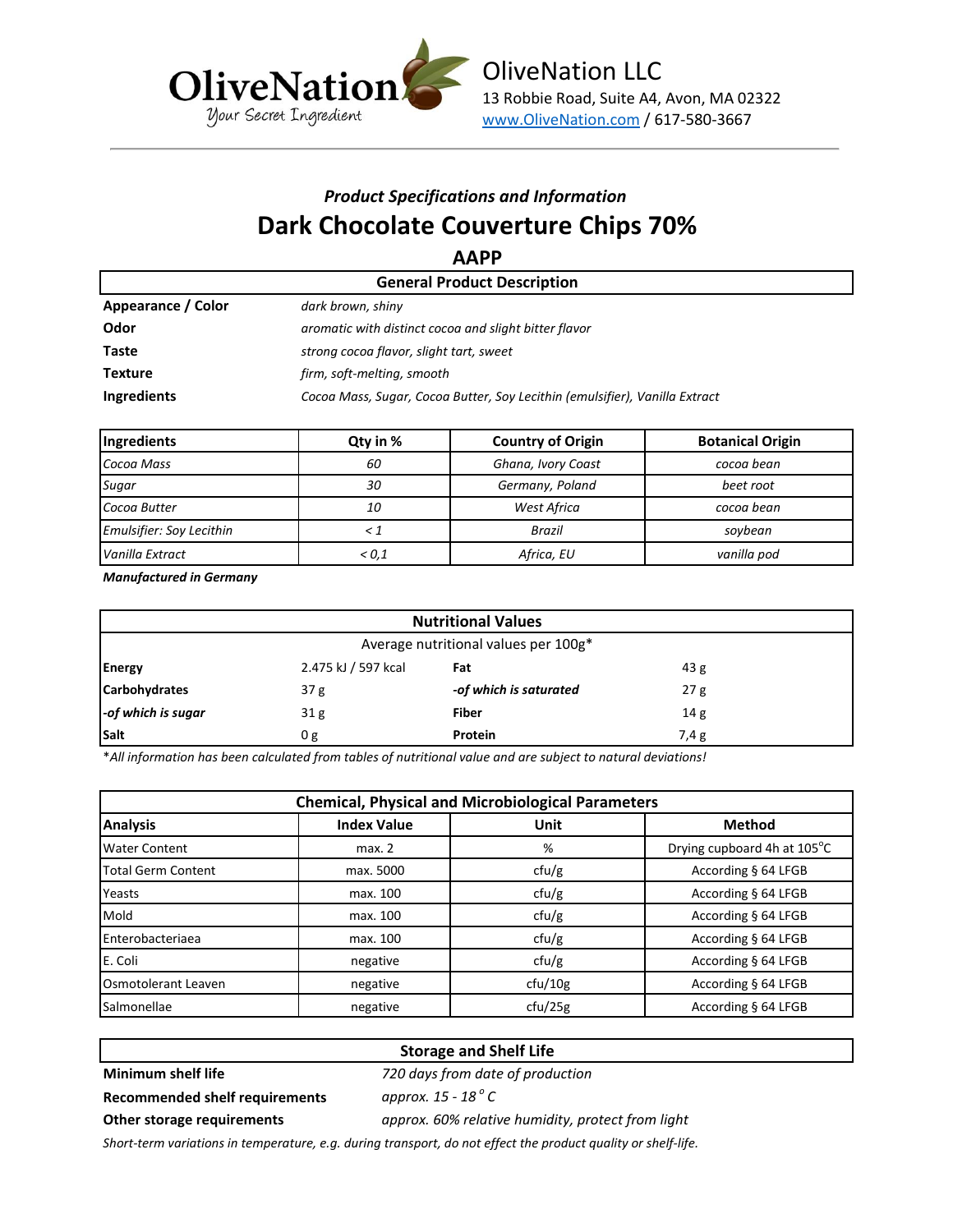

# *Product Specifications and Information* **Dark Chocolate Couverture Chips 70% AAPP**

| <b>Allergen Information</b>          |                             |    |                  |                                    |           |                    |
|--------------------------------------|-----------------------------|----|------------------|------------------------------------|-----------|--------------------|
| <b>Allergens</b>                     | <b>Contained in Product</b> |    |                  | <b>Risk of Cross-contamination</b> |           |                    |
|                                      | Yes                         | No | <b>Substance</b> | Yes                                | <b>No</b> | <b>Comment</b>     |
| Cereals containing gluten            |                             | X  |                  |                                    | X         |                    |
| Crustaceans                          |                             | X  |                  |                                    | X         |                    |
| Eggs                                 |                             | X  |                  |                                    | X         |                    |
| Fish                                 |                             | X  |                  |                                    | X         |                    |
| Peanuts                              |                             | X  |                  |                                    | X         |                    |
| Soy                                  | X                           |    | soy lecithin     |                                    | X         |                    |
| Milk                                 |                             | X  |                  | X                                  |           | milk powder        |
| <b>Nuts</b>                          |                             | X  |                  | X                                  |           | almonds, hazelnuts |
| <b>Almonds</b>                       |                             | X  |                  | X                                  |           | almonds            |
| Pistachios                           |                             | X  |                  |                                    | X         |                    |
| <b>Hazelnuts</b>                     |                             | X  |                  | X                                  |           | hazelnuts          |
| Celery                               |                             | X  |                  |                                    | X         |                    |
| <b>Mustard</b>                       |                             | X  |                  |                                    | X         |                    |
| <b>Sesame Seeds</b>                  |                             | X  |                  |                                    | X         |                    |
| <b>Sulphur Dioxide and Sulphites</b> |                             | X  |                  |                                    | X         |                    |
| Lupin                                |                             | X  |                  |                                    | X         |                    |
| Molluscs                             |                             | X  |                  |                                    | X         |                    |

| <b>Status</b>                   |            |    |                                   |  |  |
|---------------------------------|------------|----|-----------------------------------|--|--|
| <b>Description</b>              | <b>Yes</b> | No | <b>Comment</b>                    |  |  |
| Suitable for Vegetarians        | х          |    |                                   |  |  |
| Suitable for Ovo-Vegetarians    | x          |    | may contain traces of milk powder |  |  |
| Suitable for Lacto-Vegetarians  | X          |    |                                   |  |  |
| Suitable for Vegans             | X          |    | may contain traces of milk powder |  |  |
| Suitable for Lactos Intolerance |            | X  | may contain traces of milk powder |  |  |
| Suitable for Celiac Disease     | X          |    |                                   |  |  |
| Kosher                          | x          |    |                                   |  |  |
| Halal                           | X          |    |                                   |  |  |
| Fairtrade MB Certificate        | x          |    | Fairtrade Cocoa / only on order   |  |  |
| UTZ MB certificate              | X          |    | only on order                     |  |  |
| <b>RSPO SG Certificate</b>      |            | X  |                                   |  |  |
| <b>Contains Alcohol</b>         |            | x  |                                   |  |  |